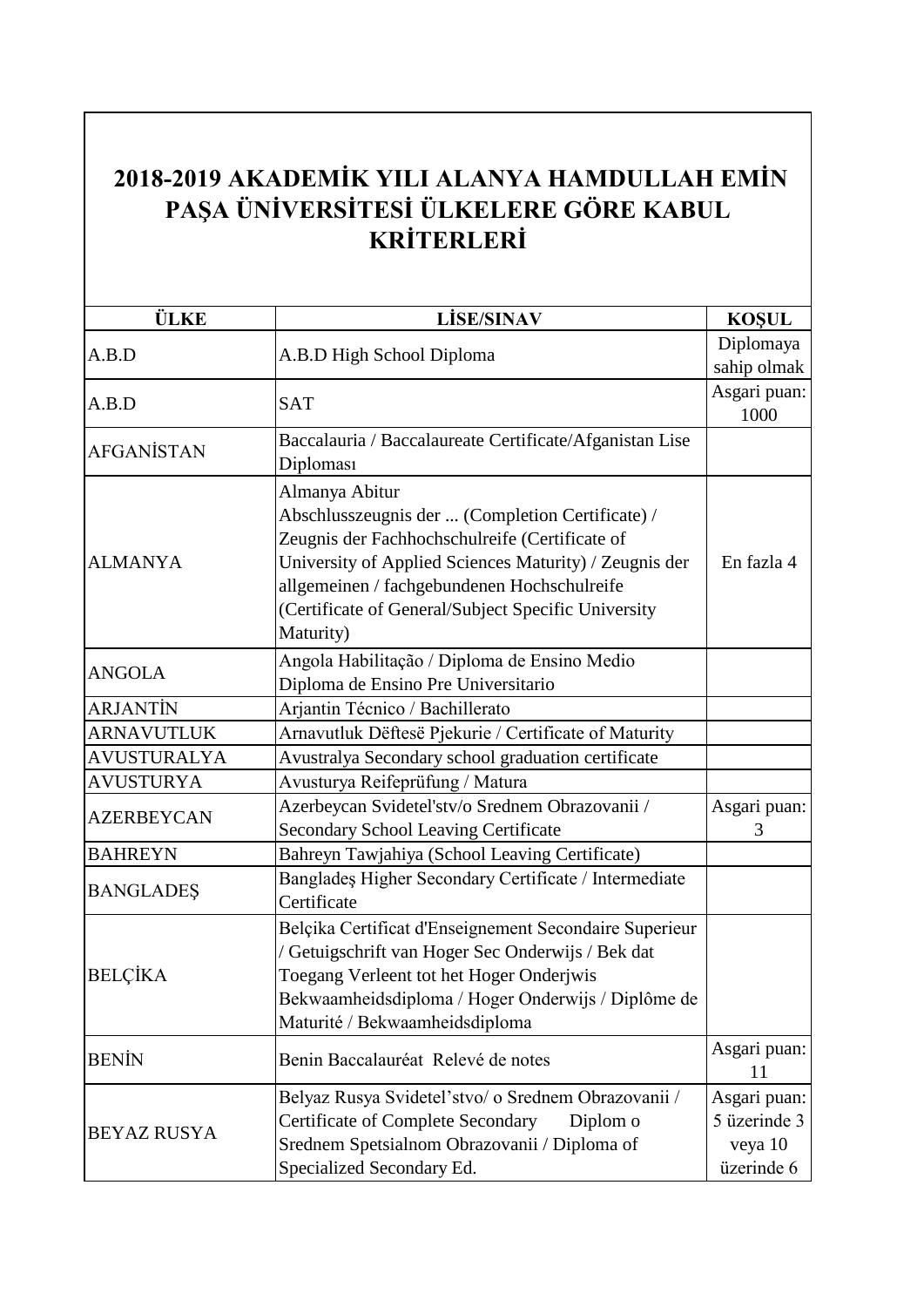| <b>BİRLEŞİK ARAP</b>                 | Birleşik Arap Emirlikleri Tawjihiyya / General                                                                                                                                                                                                                                                                          |                                                 |
|--------------------------------------|-------------------------------------------------------------------------------------------------------------------------------------------------------------------------------------------------------------------------------------------------------------------------------------------------------------------------|-------------------------------------------------|
| EMİRLİKLERİ                          | <b>Secondary Education Certificate</b>                                                                                                                                                                                                                                                                                  |                                                 |
| <b>BİRLEŞİK KRALLIK</b>              | Birleşik Krallık General Certificate of Education /<br>General Certificate of Secondary Education / Certificate<br>of Secondary Education / Scottish Certificate of<br>Education / Scottish Qualifications Certificate                                                                                                  | $GCE - A$ 2<br>konudan A<br>seviyesi            |
| <b>BOLİVYA</b>                       | Bolivya Bachiller / Técnico Certificado de estudios                                                                                                                                                                                                                                                                     |                                                 |
| <b>BOSNA HERSEK</b>                  | Bosna Hersek Svedocanstvo Svjeduzha o Zarsenom<br>Obrazovanji / Maturska Svjedodzba Report Cards                                                                                                                                                                                                                        |                                                 |
| <b>BOTSWANA</b>                      | Botswana General Certificate of Secondary Education /<br>Cambridge Overseas School Certificate / Cambridge<br>Overeseas Higher School Certificate                                                                                                                                                                       |                                                 |
| <b>BREZİLYA</b>                      | Brezilya Certificado de Conclusao de 2 Grau / Ensino<br>Medio Historico escolar                                                                                                                                                                                                                                         |                                                 |
| <b>BULGARISTAN</b>                   | Bulgaristan Diploma za Zavarsheno Sredno Obrazavonie                                                                                                                                                                                                                                                                    |                                                 |
| <b>BURKİNA FASO</b>                  | Burkina Faso Baccalaureat / Burkiona Faso Lise<br>Diploması                                                                                                                                                                                                                                                             | Asgari puan:<br>11/<br>Diplomaya<br>sahip olmak |
| <b>BURUNDİ</b>                       | Burundi Diplôme des Humanites Complètes Relevé de<br>notes                                                                                                                                                                                                                                                              |                                                 |
|                                      |                                                                                                                                                                                                                                                                                                                         |                                                 |
| ÇAD                                  | Chad Baccalaureat Baccalauréat Relevé de notes                                                                                                                                                                                                                                                                          | Asgari puan:<br>10                              |
| <b>ÇEK CUMHURİYETİ</b>               | Maturitni Zkouška / Maturita                                                                                                                                                                                                                                                                                            |                                                 |
| <b>CEZAYİR</b>                       | Baccalauréat                                                                                                                                                                                                                                                                                                            | Asgari puan:<br>11                              |
| <b>CIBUTI</b>                        | Cibuti Baccalauréat Relevé de notes                                                                                                                                                                                                                                                                                     |                                                 |
| ÇİN                                  | Çin Gaoka Senior middle school diploma (毕业证书)<br>Senior middle school transcript National Senior High<br><b>School Graduation Examination results</b><br>(普通高中考毕业试) – for all applicants who<br>completed senior middle school after 1991<br>Note:<br>Notarial certificates are not acceptable in place of the<br>above | Gaoka -<br>Asgari puan:<br>450/470              |
| <b>DANİMARKA</b>                     | Record of study<br>Danimarka Bevis / Diploma                                                                                                                                                                                                                                                                            |                                                 |
| <b>DOMINIK</b><br><b>CUMHURİYETİ</b> | Dominik Cumhuriyeti Bachillerato Certificado de<br>estudios                                                                                                                                                                                                                                                             |                                                 |
| <b>EKVATOR</b>                       | Ekvator Título de Bachiller / Técnico Medio<br>Certificado de estudios                                                                                                                                                                                                                                                  |                                                 |
| <b>ERİTRE</b>                        | <b>Eritrean Secondary Education Certificate</b>                                                                                                                                                                                                                                                                         |                                                 |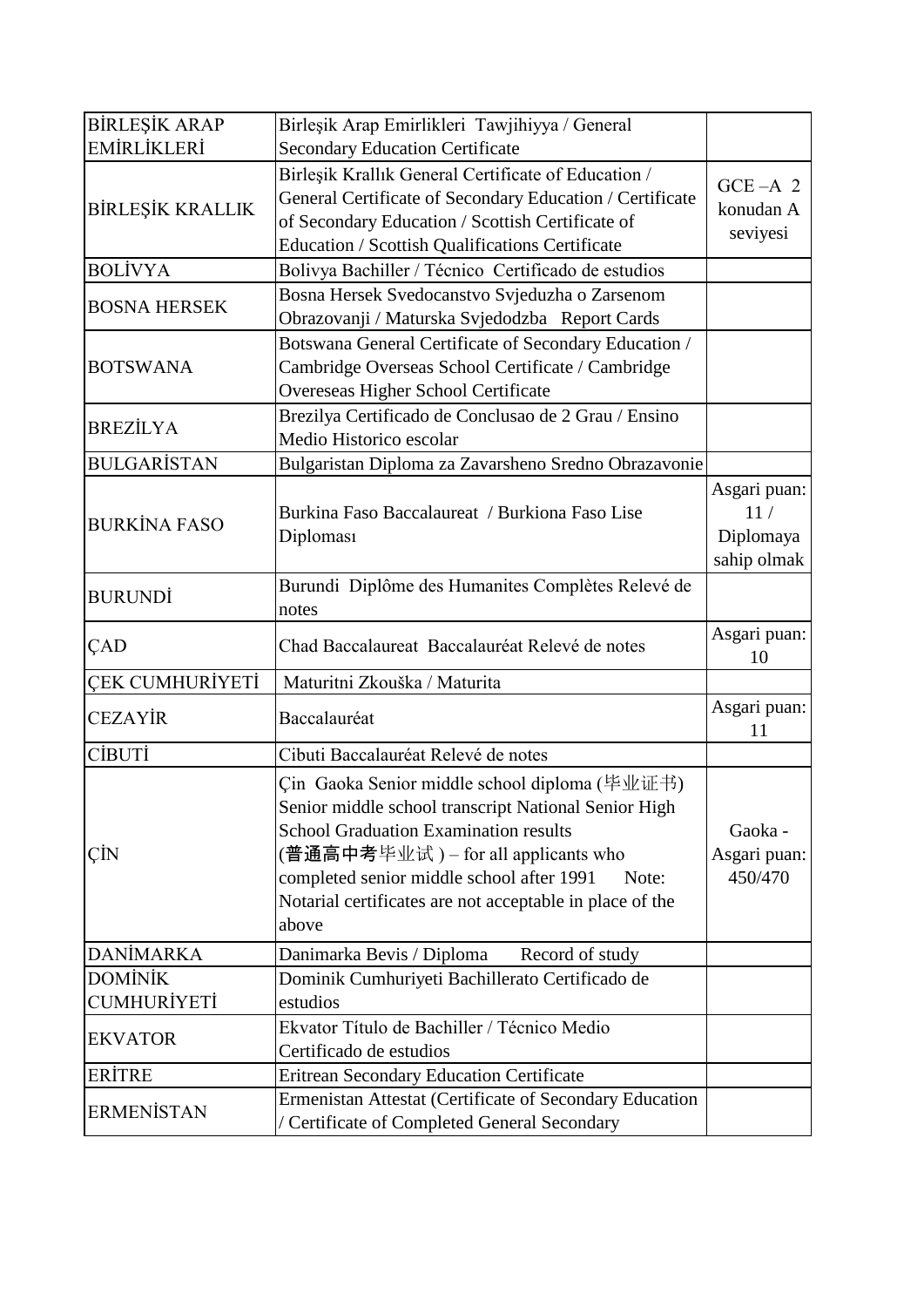|                    | Estonya Gümnaasiumi ltputunnistus / Secondary School        |              |
|--------------------|-------------------------------------------------------------|--------------|
| <b>ESTONYA</b>     | Akadeemiline / Academic<br>Leaving Certificate              |              |
|                    | Record                                                      |              |
| <b>ETYOPYA</b>     | Ethiopian School Leaving Certificate                        |              |
|                    | Fas Morocco Baccalauréat Diplôme du Baccalauréat            | Asgari puan: |
| FAS                | Relevé de notes                                             | 10           |
| <b>FİLİPİNLER</b>  | Filipinler Katibayan / High School Diploma Transcript       |              |
|                    | of study                                                    |              |
| <b>FILISTINE</b>   | Filistine Tawjihi / Certificate of General Secondary        |              |
|                    | Education                                                   |              |
|                    | Finlandiya Peruskoulun päästötodistus (Comprehensive        |              |
|                    | School Completion Certificate) / Lukion päästötodistus /    |              |
| <b>FİNLANDİYA</b>  | Dimissionsbetyg or Avgangsbetyg fran gymnasiet              |              |
|                    | (Upper Secondary Completion Certificate) /                  |              |
|                    | Ylioppilastutkintotodistus / Studentexamensbetyg            |              |
|                    | (Matriculation Examination Certificate)                     |              |
|                    |                                                             | Asgari puan: |
| <b>FRANSA</b>      | French Baccalaureate - Baccalauréat Relevé de notes         | 12           |
| <b>GABON</b>       | Gabon Baccalauréat<br>Relevé de notes                       |              |
| <b>GAMBİYA</b>     | Gambiya Senior Secondary School Leaving Certificate         |              |
|                    | issued by the West African Examinations Council             |              |
|                    | Gana Results of West African Examination Council /          |              |
|                    | Nigerian Examination Council examinations (see notes)       |              |
|                    | Note: The results submitted must be issued by the           |              |
|                    | examining body and not the secondary school.                |              |
|                    | For applicants who completed WAEC exams in 1993 or          |              |
|                    | later, these results must now be verified on-line. To       |              |
| <b>GANA</b>        | permit access to WAEC results, please provide the           |              |
|                    | following:<br><b>WAEC</b>                                   |              |
|                    | http://ghana.waecdirect.org<br>Copy of the                  |              |
|                    | <b>Statement of Results Examination Number Examination</b>  |              |
|                    | year Examination type and month Card serial number          |              |
|                    | (on the reverse side of the scratch card) 10 digit Personal |              |
| GÜNEY AFRİKA       | Güney Afrika Senior Certificate, Matrix Test                |              |
|                    | Gürcistan Sashualo Skolis Atestati / Secondary School       |              |
| GÜRCİSTAN          | Leaving Certificate                                         |              |
| <b>HİNDİSTAN</b>   | Hindistan Higher Secondary Certificate / Intermediate       |              |
|                    | Certificate / Pre-University Certificate Statement of       |              |
|                    | <b>Marks</b>                                                |              |
|                    | Hırvatistan Maturatna Svjedodzba / School Leaving           |              |
| <b>HIRVATISTAN</b> | Certificate<br>Indeks / Uvjerenje                           |              |
|                    | Hollanda VBO / MAVO / HAVO / VWO / MBO                      |              |
| <b>HOLLANDA</b>    | Diploma / Secondary School Certificate                      |              |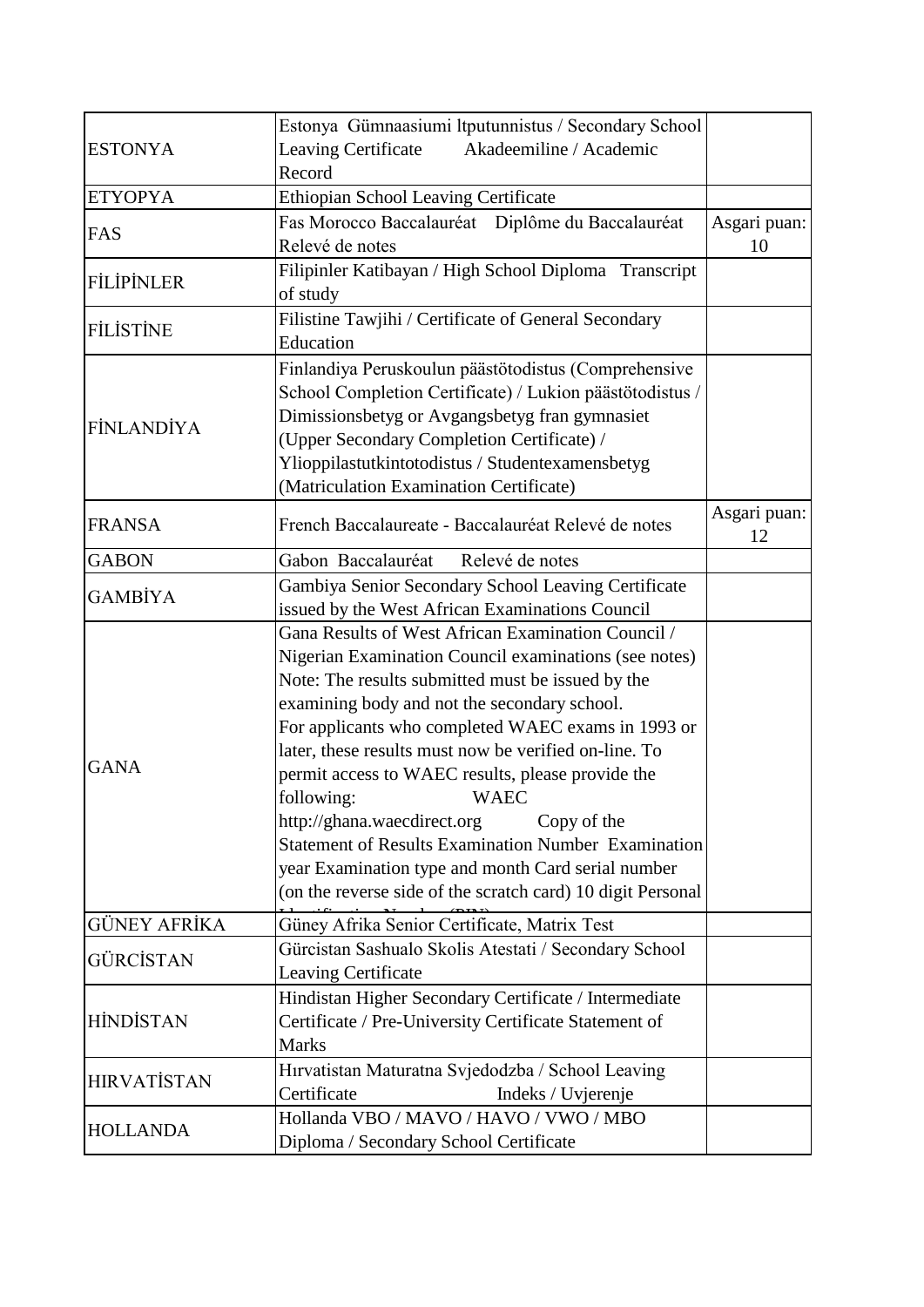| <b>HONG KONG</b> | Hong Kong Certificate of Education Examination /            |              |
|------------------|-------------------------------------------------------------|--------------|
|                  | Hong Kong Advanced / Advanced Supplementary Level           |              |
|                  | Examination results issued by the Hong Kong                 |              |
|                  | <b>Examinations Authority</b>                               |              |
|                  | İndonezya Surat Tamat Sekolah Menengah Umum                 |              |
| <b>INDONEZYA</b> | Tingkat Atas (Senior Secondary school certificate of        |              |
|                  | completion) puan belirtilmemiş Surat Tanda Tamat            |              |
|                  | Belajar Sekolah Menegah Unum / Certificate of               |              |
|                  | Completion of Upper Secondary School                        |              |
| <b>IRAK</b>      | Irak Baccalauréat examination results                       |              |
|                  | Iranian Diploma High School Diploma / Pre-University        | Asgari puan: |
| <b>İRAN</b>      | Certificate Transcript of study                             | 11           |
| <b>İRLANDA</b>   | Irlanda Leaving Certificate (Ordinary and Higher Level)     |              |
| <b>İSPANYA</b>   | Ispanya Bachillerato / Técnico Certificado de estudios      |              |
| <b>İSRAİL</b>    | İsrail Bagrut / Matriculation Examination                   |              |
|                  | İsveç Avgångsbetyg / Slutbetyg från Gymnasieskola /         |              |
| <b>İSVEÇ</b>     | Studentexamen / Upper Secondary School Leaving              |              |
|                  | Certificate                                                 |              |
|                  | Isviçre Diploma from Diplommittelschule / Ecole de          |              |
|                  | Culture Générale / Scuola Cultura Generale / Federal        |              |
|                  | Maturity Certificate / Maturitätszeugnis / Certificat de    |              |
|                  | Maturité / Baccalauréat / Attestato di Maturità / federally |              |
| <b>İSVİÇRE</b>   | recognized Cantonal Maturity Certificate /                  |              |
|                  | Eidgenössisch anerkanntes kantonales Maturitätszeugnis      |              |
|                  | / Certificat de Maturité cantonal reconnu par la            |              |
|                  | Confédération / Attestato di Maturità cantonale             |              |
|                  | riconosciuto dalla Confederazione)                          |              |
| <b>İTALYA</b>    | İtalya Diploma di Maturità                                  |              |
| <b>İZLANDA</b>   | İzlanda Studentsprof                                        |              |
|                  | Jamaika CXC examination results issued by the               | $GCE - A2$   |
| JAMAİKA          | Caribbean Examinations Council / GSCE, GCE O and A          | Konuları A   |
|                  | Level examination results issued by the examination         | seviyesi     |
|                  | Japonya Kotogakko Sotsugyo Shomeisho / Upper                |              |
| <b>JAPONYA</b>   | Secondary School Leaving Certificate                        |              |
|                  | Cameroon Baccalaureat Baccalauréat de l'Enseignement        |              |
| <b>KAMERUN</b>   | Secondaire / GCE O and A Level examination results          | Asgari puan: |
|                  | issued by the examination body                              | 11           |
| KARADAĞ          | Karadağ Diploma Record of study                             |              |
|                  | Katar Al-Thanawaya Al-Aama / General Secondary              |              |
| <b>KATAR</b>     | <b>Education Certificate</b>                                |              |
|                  | Kazakistan Attestat / Certificate of Secondary              | Asgari puan: |
| KAZAKİSTAN       | Education                                                   | 3            |
|                  | Kenya Certificate of Secondary Education / East African     |              |
| <b>KENYA</b>     | Certificate of Education                                    |              |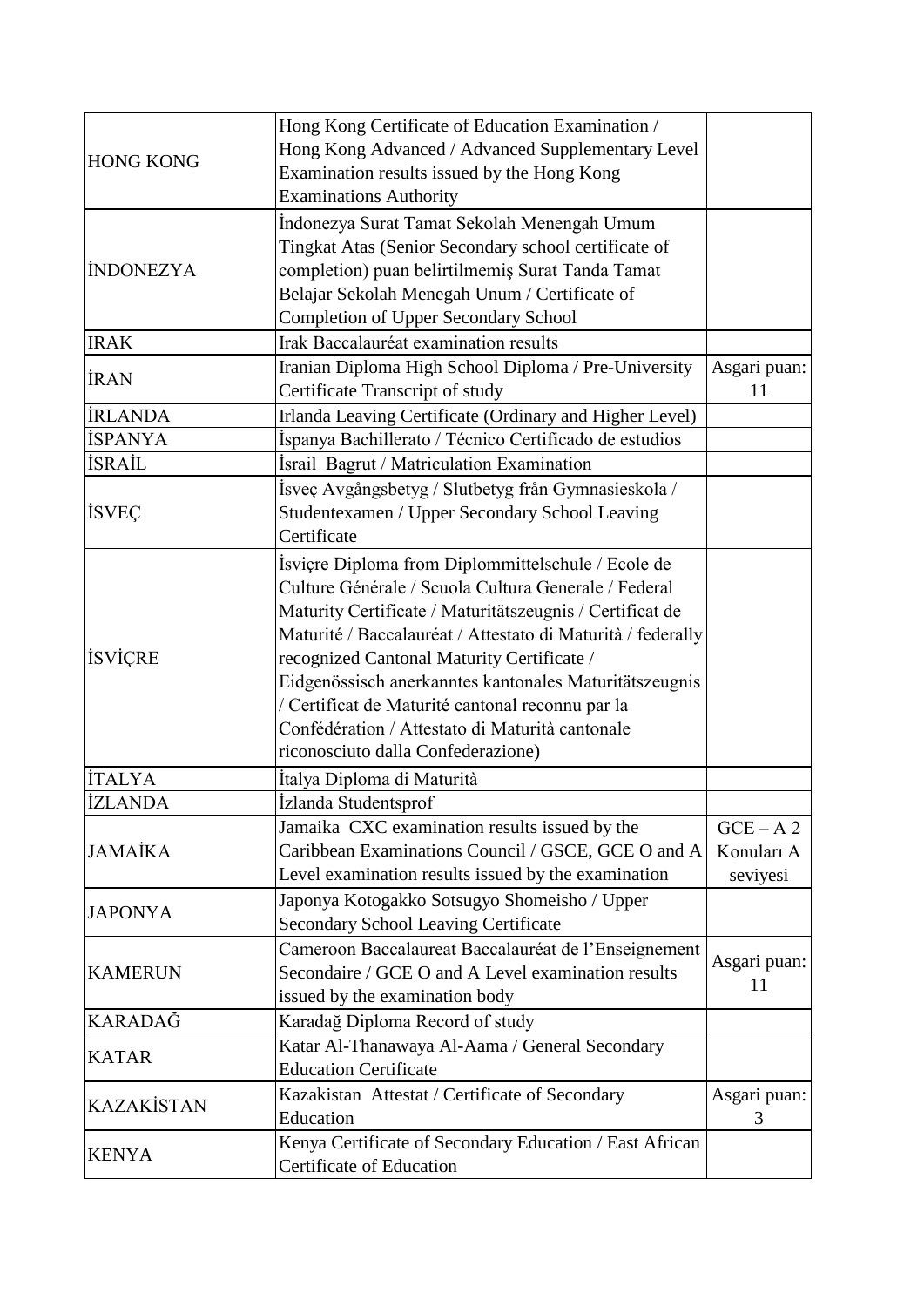| <b>KIRGIZİSTAN</b>                                      | Kırgızistan Attestat / Certificate of Secondary<br>Education                                                                                         | Asgari puan:<br>3  |
|---------------------------------------------------------|------------------------------------------------------------------------------------------------------------------------------------------------------|--------------------|
| <b>KOLOMBİYA</b>                                        | Kolombiya Bachiller Certificado de estudios                                                                                                          |                    |
| <b>KONGO</b><br><b>CUMHURİYETİ</b>                      | Kongo Cumhuriyeti BaccalauréatRelevé de notes                                                                                                        |                    |
| <b>KONGO</b><br><b>DEMOKRATİK</b><br><b>CUMHURİYETİ</b> | Kongo Demokratik Cumhuriyeti Examen d'etat<br>Diplôme d'Etat de l'Enseignement Secondaire /<br>Diplôme d'Etat d'Études Secondaires du Cycle Long     | Asgari puan:<br>50 |
| <b>KOREA</b>                                            | Korea High School Diploma Transcript of study                                                                                                        |                    |
| KOSTA RİKA                                              | Kosta Rika Bachillerato / Bachiller en la Ensenanza<br>Media Certificado de estudios                                                                 |                    |
| KÜBA                                                    | Küba Título de Bachiller / Título de Técnico Medio<br>Certificado de estudios                                                                        |                    |
| <b>KUVEYT</b>                                           | Kuveyt Shahadat-al-thanawia-al-a'ama / General<br>Secondary School Certificate                                                                       |                    |
| <b>LETONYA</b>                                          | Letonya Atestats par videjo izglitibu / Certificate of<br><b>Secondary Education</b>                                                                 | Asgari puan:<br>6  |
| <b>LİBYA</b>                                            | Libya Secondary Education Certificate                                                                                                                |                    |
| LİTVANYA                                                | Litvanya Brandos Atestatas / Certificate of Maturity                                                                                                 | Asgari puan:<br>70 |
| LÜBNAN                                                  | Lübnan Baccalauréat examination results                                                                                                              | Asgari puan:<br>10 |
| LÜKSEMBURG                                              | Lüksemburg Diplôme de Fin d'Etudes Secondaires<br>Relevé de notes                                                                                    |                    |
| <b>MACARİSTAN</b>                                       | Macaristan Gimnáziumi Érettségi Bizonyítvány /<br><b>Secondary School Maturity Certificate</b>                                                       |                    |
| <b>MADAGASKAR</b>                                       | Madagascar Baccalaureat                                                                                                                              | Asgari puan:<br>11 |
| <b>MAKEDONYA</b>                                        | Makedonya Secondary School Leaving Diploma /<br>Matura                                                                                               |                    |
| MALİ                                                    | Malezya Sijil Pelajaran Malaysia / Malaysia Certificate<br>of Education / Sijil Tinggi Persekolahan Malaysia /<br>Malaysia Higher School Certificate |                    |
| <b>MALTA</b>                                            | Malta Secondary Education Certificate / General<br>Certificate of Secondary Education / Matriculation<br>Certificate                                 |                    |
| <b>MALEZYA</b>                                          | Mali Baccalaureat Baccalauréat Relevé de notes                                                                                                       | Asgari puan:<br>11 |
| <b>MEKSİKA</b>                                          | Meksika Bachillerato / Técnico Certificado de estudios                                                                                               |                    |
| <b>MISIR</b>                                            | Misir The Thanaweya A'ama (General Secondary<br>Certificate) Certificate of General Secondary Education                                              |                    |
| MOĞOLİSTAN                                              | Moğolistan Gerchilgee / School Leaving Certificate                                                                                                   |                    |
| <b>MOLDOVA</b>                                          | Moldova Attestat / Certificat de Absolvire / Diploma de  <br>Bacalaureat / Certificate of Secondary Education                                        | Asgari puan:<br>6  |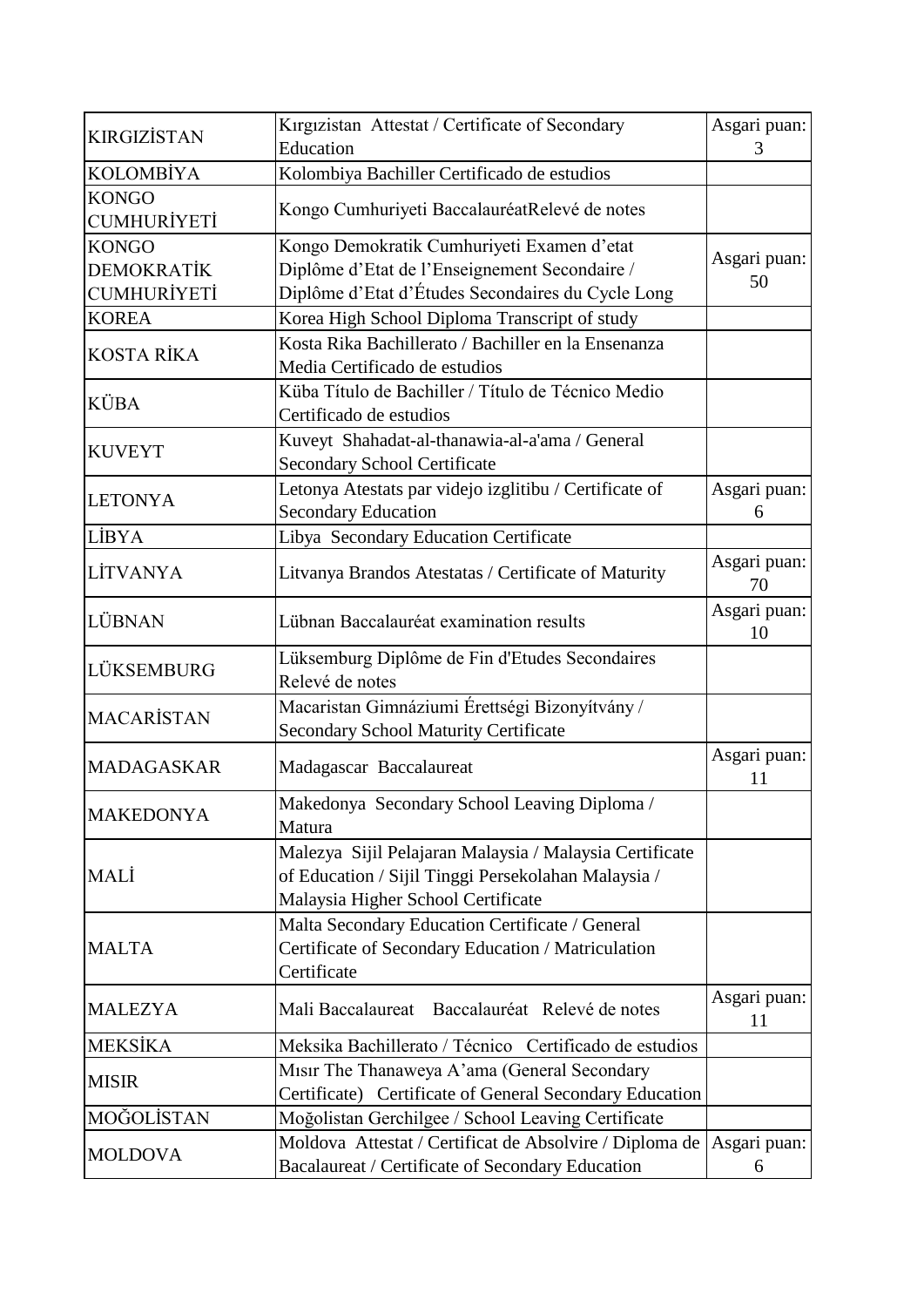| <b>MORİTANYA</b>                  | Moritanya Diplôme de Bachelier de l'Enseignement du<br>Second Degré / Baccalauréat Relevé de notes                                                                                                                                                                                                                                                                                                                                                                                                                                                                                                                                                                                                                                                                                                                                                                  |                                                                                            |
|-----------------------------------|---------------------------------------------------------------------------------------------------------------------------------------------------------------------------------------------------------------------------------------------------------------------------------------------------------------------------------------------------------------------------------------------------------------------------------------------------------------------------------------------------------------------------------------------------------------------------------------------------------------------------------------------------------------------------------------------------------------------------------------------------------------------------------------------------------------------------------------------------------------------|--------------------------------------------------------------------------------------------|
| <b>MOZAMBİK</b>                   | Mozambik Certificado de Habilitações Literarias /<br><b>Secondary School Leaving Certificate</b>                                                                                                                                                                                                                                                                                                                                                                                                                                                                                                                                                                                                                                                                                                                                                                    |                                                                                            |
| <b>NAMİBYA</b>                    | Namibya General Certificate of Secondary Education /<br>Cambridge Overseas School Certificate / Cambridge<br>Overseas Higher School Certificate / Senior Certificate                                                                                                                                                                                                                                                                                                                                                                                                                                                                                                                                                                                                                                                                                                |                                                                                            |
| NİJER                             | Baccalauréat / Diplôme de<br>Niger Baccalaureat<br>Bachelier de l'Enseignement du Second Degré Relevé de<br>notes                                                                                                                                                                                                                                                                                                                                                                                                                                                                                                                                                                                                                                                                                                                                                   | Asgari puan:<br>11                                                                         |
| NİJERYA                           | Nijerya Results of West African Examination Council /<br>Nigerian Examination Council examinations (see notes)<br>Note: The results submitted must be issued by the<br>examining body and not the secondary school. For<br>applicants who completed WAEC exams in 1991 or<br>later, and for all NECO examinations, these results must<br>now be verified on-line. To permit access to<br>WAEC/NECO results, please provide the following:<br>WAEC www.waecdirect.org Copy of the Statement of<br>Results Examination Number Examination year<br>Examination type and month Card serial number (on the<br>reverse side of the scratch card) 10 digit Personal<br>Identification Number (PIN) NECO<br>www.neconigeria.org Copy of the Statement of Results<br>Registration number Examination type and month<br>Examination year Personal Identification Number (PIN) | <b>JAMP</b> (Joint<br>Admissions<br>and<br>Matriculatio<br>n Board)<br>Asgari puan:<br>185 |
| NİKARAGUA                         | Nikaragua Bachillerato / Técnico Certificado de<br>estudios                                                                                                                                                                                                                                                                                                                                                                                                                                                                                                                                                                                                                                                                                                                                                                                                         |                                                                                            |
| <b>NORVEC</b>                     | Norveç Vitnemål fra den Videregående Skole / Examen<br>Artium / Certificate of Upper Secondary Education                                                                                                                                                                                                                                                                                                                                                                                                                                                                                                                                                                                                                                                                                                                                                            |                                                                                            |
| ORTA AFRİKA<br><b>CUMHURİYETİ</b> | Central African Republic Baccalaureat Baccalauréat /<br>Diplôme de Bachilier de l'Enseignement du Second<br>Degré<br>Relevé de notes                                                                                                                                                                                                                                                                                                                                                                                                                                                                                                                                                                                                                                                                                                                                | Asgari puan:<br>11                                                                         |
| ÖZBEKİSTAN                        | Özbekistan Attestat / Certificate of Secondary<br>Education                                                                                                                                                                                                                                                                                                                                                                                                                                                                                                                                                                                                                                                                                                                                                                                                         | Asgari puan:<br>3                                                                          |
| <b>PAKİSTAN</b>                   | Pakistan Higher Secondary Certificate /Intermediate<br>Certificate<br>Mark sheet                                                                                                                                                                                                                                                                                                                                                                                                                                                                                                                                                                                                                                                                                                                                                                                    |                                                                                            |
| <b>PANAMA</b>                     | Panama Bachillerato / Técnico Certificado de estudios                                                                                                                                                                                                                                                                                                                                                                                                                                                                                                                                                                                                                                                                                                                                                                                                               |                                                                                            |
| <b>PARAGUAY</b>                   | Paraguay Bachillerato / Técnico Certificado de estudios                                                                                                                                                                                                                                                                                                                                                                                                                                                                                                                                                                                                                                                                                                                                                                                                             |                                                                                            |
| <b>PERU</b>                       | Peru Bachillerato / Técnico Certificado de estudios                                                                                                                                                                                                                                                                                                                                                                                                                                                                                                                                                                                                                                                                                                                                                                                                                 |                                                                                            |
| <b>POLONYA</b>                    | Polonya Swiadectwo Dojrzałości / Matura / Swiadectwo<br>Ukonczenia                                                                                                                                                                                                                                                                                                                                                                                                                                                                                                                                                                                                                                                                                                                                                                                                  |                                                                                            |
| <b>PORTEKİZ</b>                   | Portekiz Certificado de fim de Estudos Secundários /<br>Certidão do Décimo Segundo Ano)                                                                                                                                                                                                                                                                                                                                                                                                                                                                                                                                                                                                                                                                                                                                                                             |                                                                                            |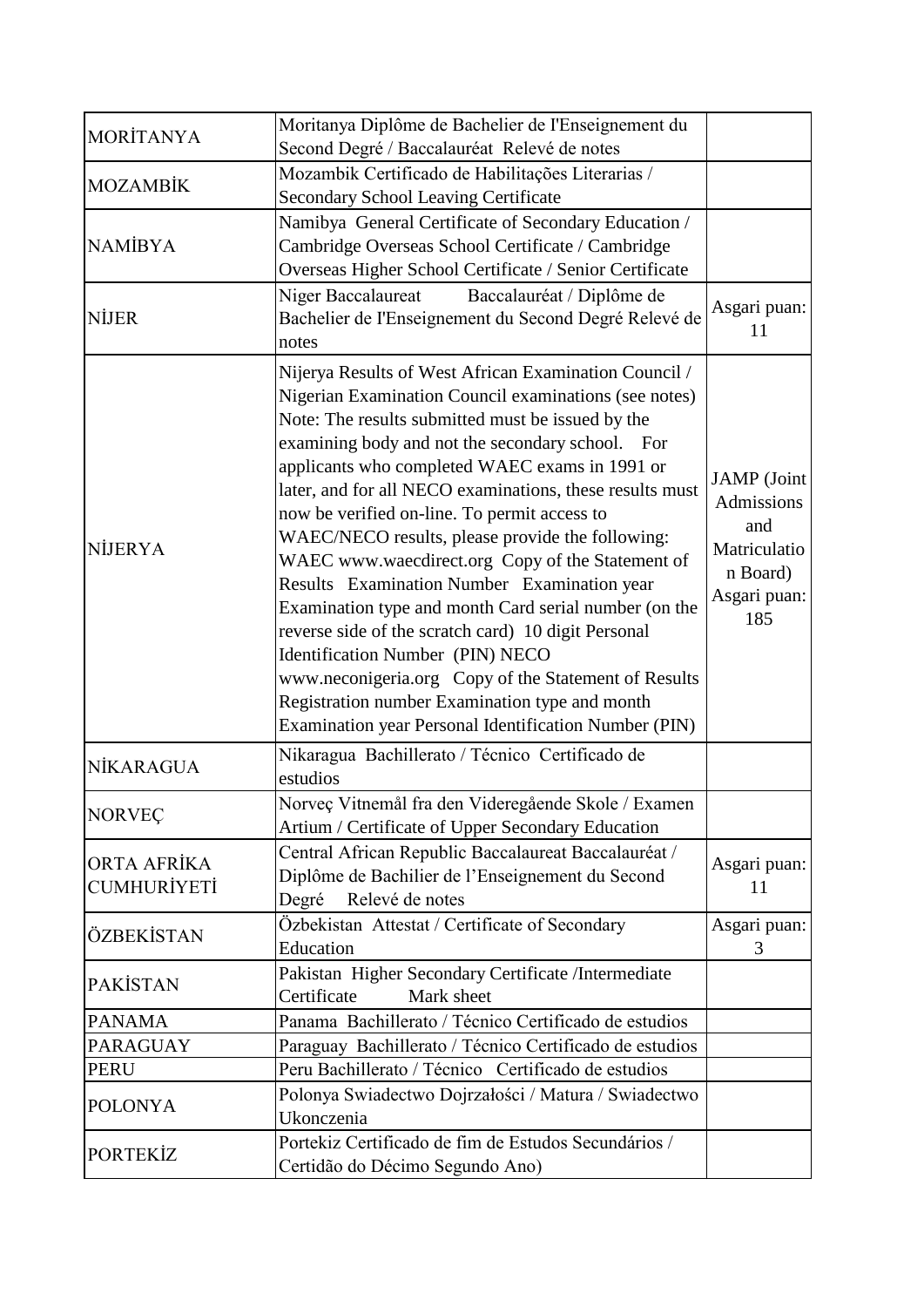| PORTO RÍCO             | Porto Rico High School Diploma Transcript of study       |                   |
|------------------------|----------------------------------------------------------|-------------------|
| <b>ROMANYA</b>         | Romanya Diploma de Bacalaureat Foaie Matricola           |                   |
|                        | Ruanda Diplôme des Humanités Complètes / Diplôme         |                   |
| <b>RUANDA</b>          | de Fin d'Etudes Secondaires Relevé de notes              |                   |
| <b>RUSYA</b>           | Rusya Attestat / Certificate of Secondary Education      | Asgari puan:<br>3 |
|                        | Senagal Baccalaureate Diplôme de Bachelier de            | Asgari puan:      |
| <b>SENEGAL</b>         | l'Enseignement du Second Degré / Baccalauréat Relevé     | 12                |
|                        | de notes                                                 |                   |
| ŞİLİ                   | Șili Licencia de Educación Media / Técnico Medio         |                   |
|                        | Certificado de Estudios                                  |                   |
|                        | Singapur Sijil am Pelajaran Singapura-Cambridge / Sijil  |                   |
|                        | am Pelajaran Singapura-Cambridge / Singapore-            |                   |
| <b>SINGAPUR</b>        | Cambridge General Certificate of Education Ordinary      |                   |
|                        | Level / Singapore-Cambridge General Certificate of       |                   |
|                        | <b>Education Advanced Level</b>                          |                   |
| <b>SIRBİSTAN</b>       | Sırbistan Diploma Record of study                        |                   |
| <b>SLOVAKYA</b>        | Slovakya Maturitná skúška / Maturita Vysvědčení /        |                   |
|                        | Annual grade report                                      |                   |
| <b>SLOVENYA</b>        | Slovenya Matura / Secondary School-Leaving Diploma       |                   |
| SOMALİ                 | Somali Secondary School Leaving Certificate              |                   |
| SRİ LANKA              | Sri Lankan General Certificate of Education              |                   |
|                        | examination results issued by the Department of          |                   |
| <b>SUDAN</b>           | Sudan School Certificate / Secondary School Certificate  |                   |
|                        | / Higher Secondary School Certificate                    |                   |
| <b>SURİNAM</b>         | Surinam VBO / MAVO / HAVO / VWO / MBO                    |                   |
|                        | Diploma / Secondary School Certificate                   |                   |
| <b>SURİYE</b>          | Suriye Baccalauréat / Al Shahada Al Thanawiya /          | Asgari puan:      |
|                        | <b>General Secondary Certificate</b>                     | 170               |
|                        | Suudi Arabistan Tawjihiyah / General Secondary           |                   |
| <b>SUUDİ ARABİSTAN</b> | <b>Education Certificate</b>                             |                   |
| <b>SWAZİLAND</b>       | Swaziland Cambridge Overseas School Certificate          |                   |
|                        | Cambridge Overseas Higher School Certificate             |                   |
| <b>TACİKİSTAN</b>      | Tacikistan Attestat / Certificate of Secondary Education | Asgari puan:<br>3 |
|                        | Tanzanya Cambridge Overseas School Certificate East      |                   |
|                        | African Certificate of Education / National Form IV      |                   |
|                        | Examination / Certificate of Secondary Education /       |                   |
| <b>TANZANYA</b>        | Cambridge Overseas Higher School Certificate / East      |                   |
|                        | African Advanced Certificate of Education / National     |                   |
|                        | Form VI Examination / Advanced Certificate of            |                   |
|                        | <b>Secondary Education</b>                               |                   |
| <b>TAYLAND</b>         | Tayland Maw 6                                            |                   |
| <b>TAYVAN</b>          | Tayvan Senior High School Leaving Certificate            |                   |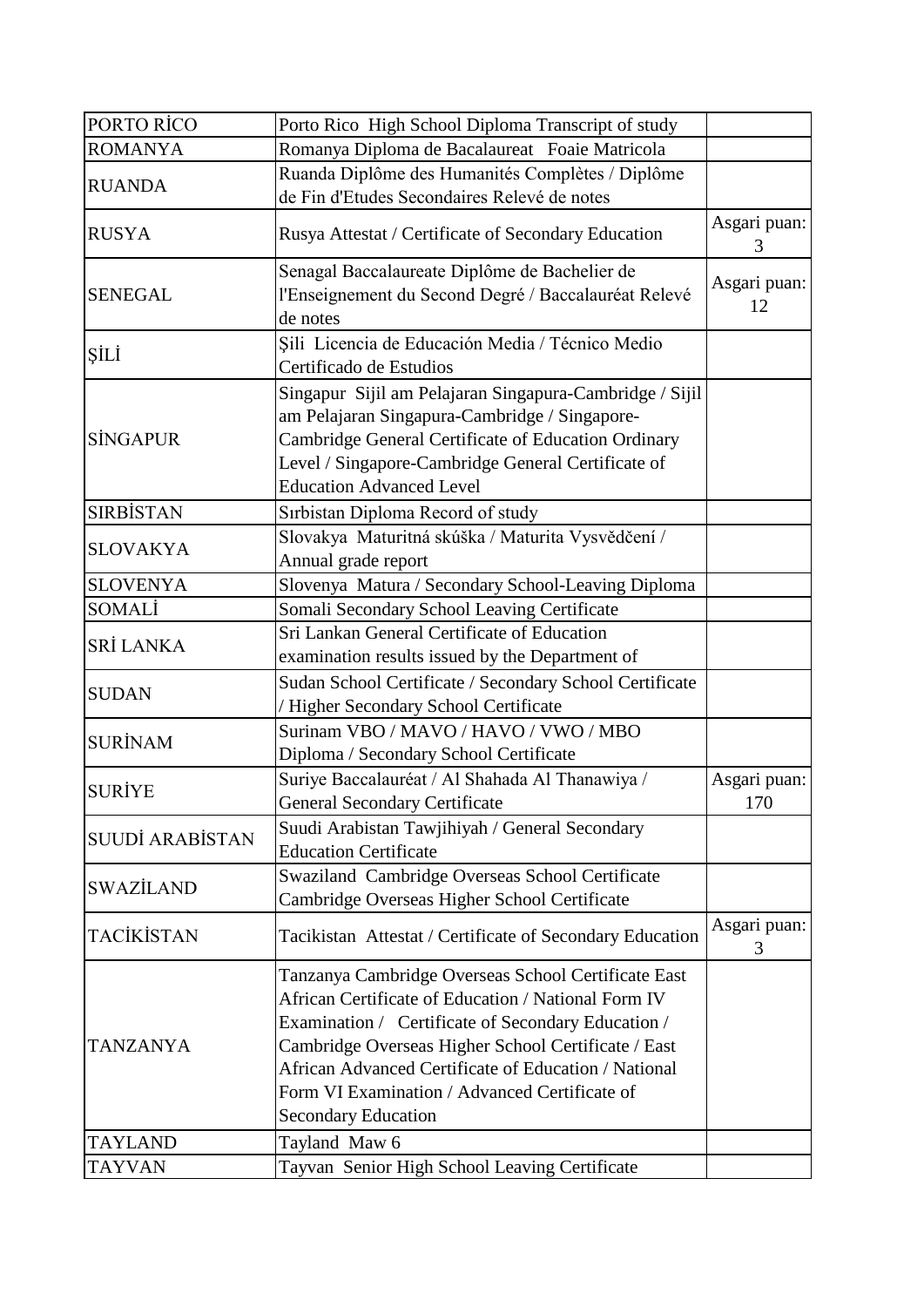| <b>TOGO</b>       | Togo Baccalaureat Baccalauréat Relevé de notes                                                                                                                                                                                                                     | Asgari puan:<br>11                                                                                         |
|-------------------|--------------------------------------------------------------------------------------------------------------------------------------------------------------------------------------------------------------------------------------------------------------------|------------------------------------------------------------------------------------------------------------|
| <b>TUNUS</b>      | Tunisia Baccalauréat Baccalauréat Relevé de notes                                                                                                                                                                                                                  | Asgari puan:<br>11                                                                                         |
| TÜRKMENİSTAN      | Türkmenistan Attestat / Certificate of Secondary<br>Education                                                                                                                                                                                                      | Asgari<br>puan: 3                                                                                          |
| <b>UGANDA</b>     | Uganda Certificate of Education East African<br>Certificate of Education / Cambridge Overseas School<br>Certificate Uganda Advanced Certificate of Education /<br>East African Advanced Certificate of Education /<br>Cambridge Overseas Higher School Certificate |                                                                                                            |
| <b>UKRAYNA</b>    | Ukrayna Attestat / Certificate of Secondary Education                                                                                                                                                                                                              | Asgari puan:                                                                                               |
| <b>UMMAN</b>      | Umman Thanawiya amma / Secondary School Leaving<br>Certificate                                                                                                                                                                                                     |                                                                                                            |
| ÜRDÜN             | Ürdün Tawjihi / Certificate of General Secondary<br>Education                                                                                                                                                                                                      | Asgari puan:<br>60                                                                                         |
| <b>URUGUAY</b>    | Uruguay Bachillerato Certificado de estudios                                                                                                                                                                                                                       |                                                                                                            |
| VENEZUELA         | Venezuela Bachillerato / Técnico Certificado de                                                                                                                                                                                                                    |                                                                                                            |
| <b>VİETNAM</b>    | Vietnam Bang Tot Nghiep Pho Thong / Secondary<br>School Diploma                                                                                                                                                                                                    |                                                                                                            |
| <b>YEMEN</b>      | Yemen Al Thanawiya / General Secondary Education<br>Certificate                                                                                                                                                                                                    |                                                                                                            |
| YENİ ZELANDA      | Yeni Zelanda National Certificate / Sixth Form<br>Certificate / School Certificate / Higher School                                                                                                                                                                 |                                                                                                            |
| YUGOSLAVYA        | Yugoslavya Diploma Record of study                                                                                                                                                                                                                                 |                                                                                                            |
| YUNANİSTAN        | Yunanistan Apolytirion / Secondary School Leaving<br>Certificate Grade Report                                                                                                                                                                                      |                                                                                                            |
| ZAMBİYA           | Zambia School Certificate / Cambridge Overseas School Asgari puan:<br>Certificate                                                                                                                                                                                  | 4                                                                                                          |
| ZİMBABWE          | Zimbabwe General Certificate of Education /<br>Cambridge School Certificate / Cambridge Higher                                                                                                                                                                     |                                                                                                            |
| değerlendirilmesi | Belirtilen sınav veya diplomaların dışında adayların varsa kendi ülkelerinde<br>aldıkları ulusal sınav sonuçları ve/veya diploma not ortalamasının                                                                                                                 | Rektörlük<br>tarafından<br>oluşturulan<br>değerlendir<br>me komitesi<br>tarafından<br>değerlendiril<br>ir. |